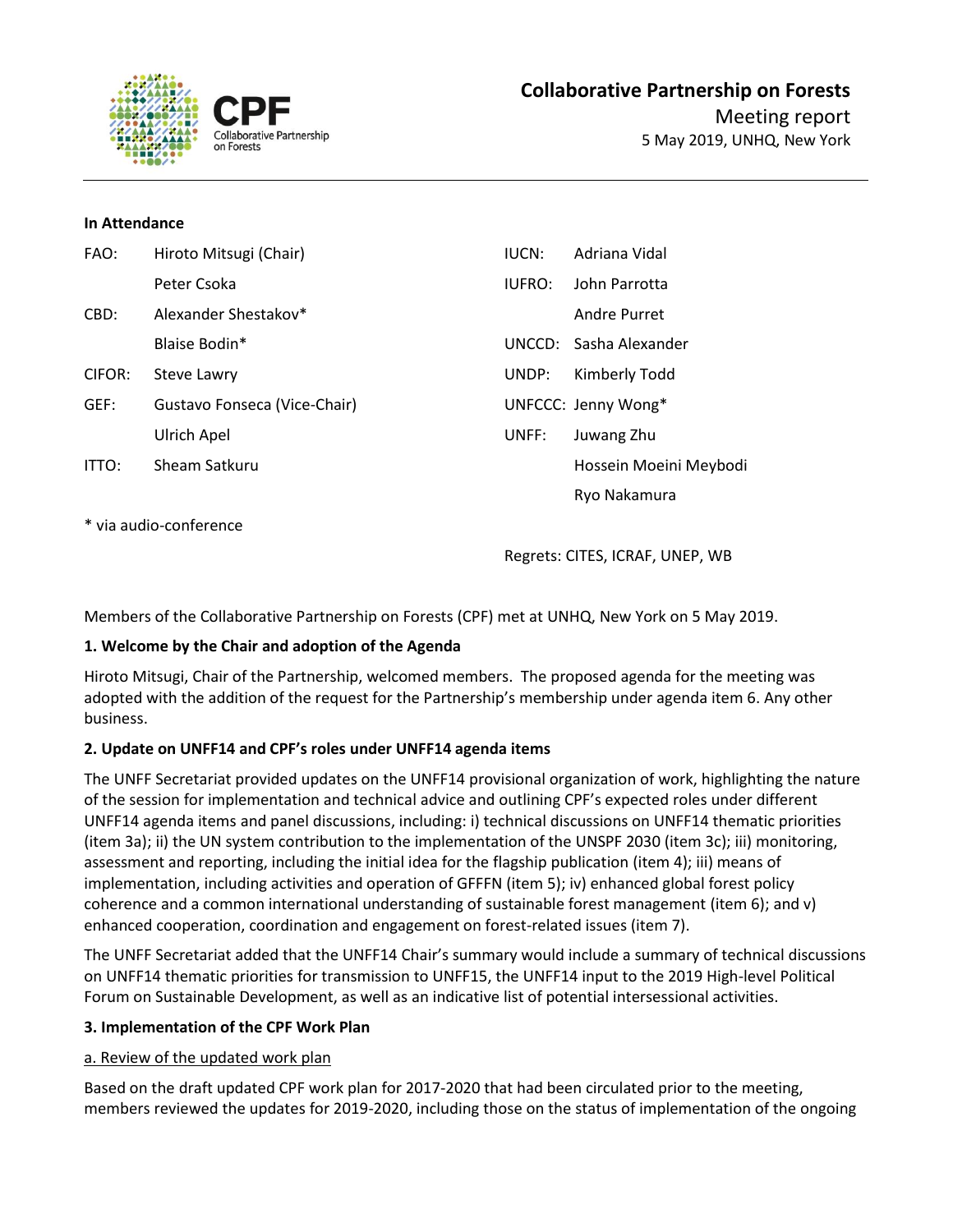# **CPF Meeting** | 5 May 2019, UNHQ, New York

Joint Initiatives, the status of development of the Joint Initiatives in the pipeline, workplan actions for 2019 and 2020, as well as the inclusion of additional guidance received from governing bodies of members. Some members suggested to include in the work plan a summary of the outcomes achieved through the completed Joint Initiatives, such as the 2018 CPF Conference. Other suggestions included: inclusion of the CPF's participation and contribution to the post-2020 global biodiversity framework, particularly for the development of its forest-related targets; continuous development of the Joint Initiatives in the pipeline and new Joint Initiatives in response to donors' interests; inclusion of activities related to the development of a CPF strategic vision towards 2030; and the possibility to develop additional activities and initiatives on forest landscape restoration in view of the high level of donors' interests in this theme.

It was agreed that these proposals will be investigated further for possible inclusion in future workplans, but given the proximity of UNFF14, the current review will not open new avenues, rather, the missing information should be provided and the workplan finalized by Monday, 6 May.

# b. CPF at CITES COP18, UNCCD COP14, UNFCCC COP25

Members explored possible CPF participation in the forthcoming major meetings of members to strengthen the visibility of the Partnership among forest and non-forest stakeholders. Recalling the decision at the 2018 Retreat several members suggested to consider re-establishing forest day at the UNFCCC COP25 and contributing to the 2019 UN Climate Action Summit through the participation in member's side event and the submission of CPF's input to the Nature-based Solutions track of the summit led by China and New Zealand with the support of UNEP and Mr. David Nabarro, as well as through the Chair's letter addressed to the UN Secretary-General to communicate the Partnership's readiness to support and promote contributions of forests to sustainable development. Other suggestions included: organization of a GFFFN side event at UNCCD COP14 and UNFCCC COP25.

# **Key actions to be taken:**

- FAO will explore possibilities for the CPF to participate and contribute to the UNCCD COP14, the 2019 UN Climate Action Summit, and UNFCCC COP25;
- UNFF will consult with UNEP regarding the possible modality of the CPF contribution to the 2019 UN Climate Action Summit through its Nature-based Solutions track.

# c. Update on recent Joint Initiatives activities and JIs in the pipeline

# 2019 Wangari Maathai Forest Champion Award

FAO informed that the call for nominations of the 2019 Wangari Maathai Forest Champion Award (WMA) has been shared with members for circulation, noting that the award ceremony will be held on 30 September 2019, in Curitiba, Brazil during the IUFRO Congress. It was added that the deadline for the submission of the nominations will be extended by one month, while also considering the jury candidates proposed by IUFRO and IUCN.

FAO also informed that the Communicators' Network considered and proposed the theme of the 2020 International Day of Forests to be "Forests and biodiversity", taking into account the ongoing development of the 2020 global biodiversity framework. It was suggested to align the future themes of the day with those of the High-level Political Forum on Sustainable Development.

# Sustainable Wood for a Sustainable World

ITTO shared that it received a seed funding from Germany to initiate project activities in Africa as part of its contribution to the initiative. FAO outlined the outcome of the expert meeting "Catalyzing private finance for inclusive and sustainable forest value chains" held on 2-3 April 2019 in FAO HQ, Rome.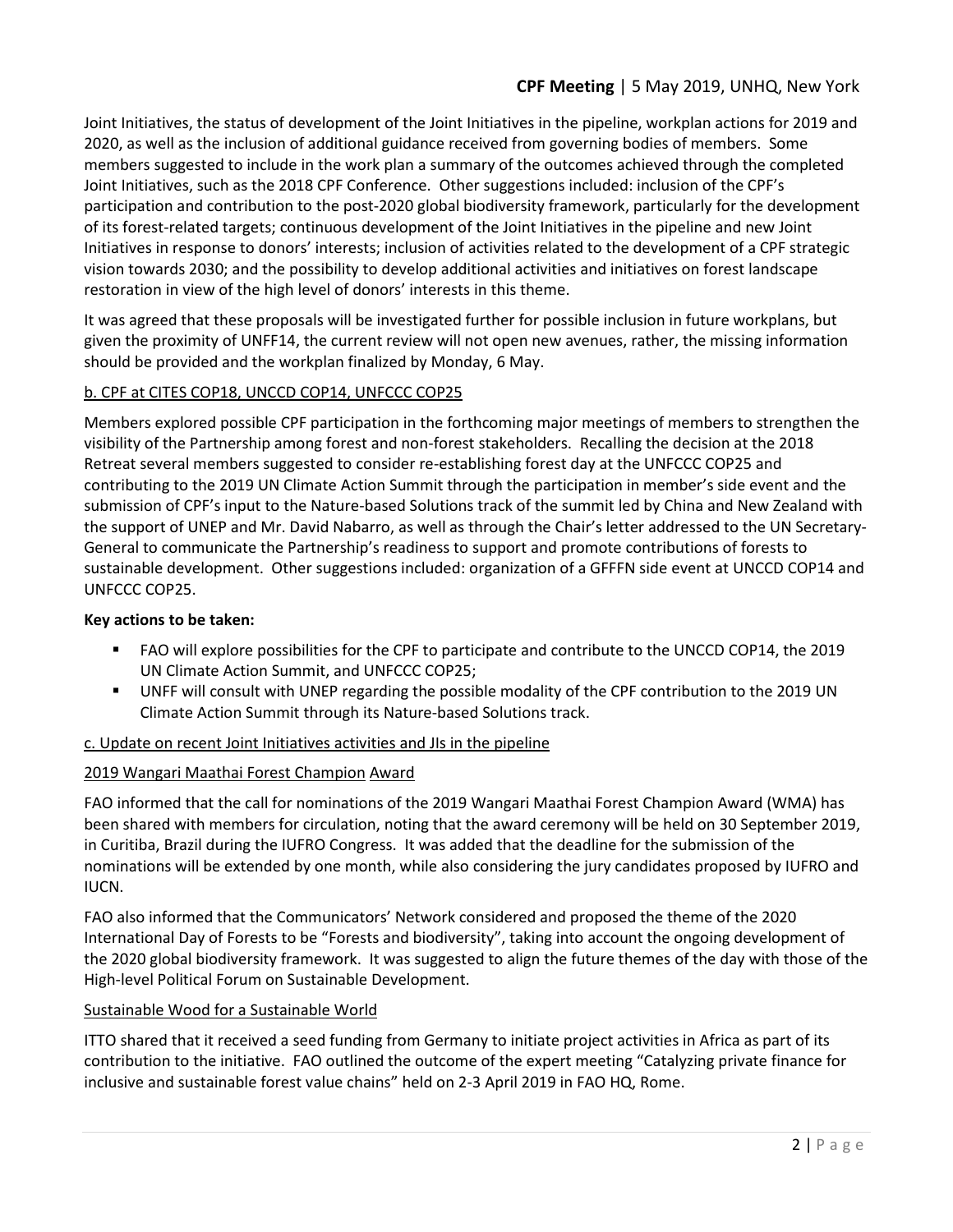### Streamlining Forest-related Reporting

FAO shared an update on the recent activities of streamlining forest-related reporting, highlighting its work to further develop the Tier 3 indicators of the Global Core Set of forest-related indicators. It was added that the whole set is expected to be made available for use by 2020.

### Forest Landscape Restoration

IUCN provided an overview of the current status of the implementation of the two-year initiative, highlighting that 90% of its planned activities under four main components is under implementation by lead members. It was added that the Steering Committee will meet on 10 May 2019 and consider the use of the remaining funds of the project. ITTO clarified that its ongoing activities under the "Voluntary Guidelines for the Design and Implementation of successful FLR Initiatives in the Tropics" will contribute to the initiative as part of its components.

# Global Forest Expert Panels

IUFRO informed that the theme of the next Global Forest Expert Panel assessment is forests and poverty, noting that its initial assessment is scheduled to be presented during UNFF15 with the final assessment and its report to be launched in September 2020. IUFRO also invited members to the scoping meeting of the assessment to be held from 23-24 May 2019 in FAO HQ, Rome, in preparation for the first meeting of the panel scheduled in August 2019.

### Green Finance for Sustainable Landscapes

GEF provided an update on the status of the development of the initiative, outlining the scope of the revised proposal, including a log frame, budget plan and initial funding requirements. Members considered the importance to involve the private finance sector in the planned activities, building on the existing activities of CPF members, in order to expand the scale of private finance and its information basis. Members subsequently approved the initiative.

# Pathway for Designing a Mechanism to Incentivize Deforestation-Free Landscapes and Value Chains for Green Growth

ITTO shared an update on the development of the initiative, highlighting the compendium developed through the October 2018 workshop with the possibility to conduct six country case studies with a focus on countries in Africa. It was suggested by some members to ensure complementary with the activities to be implemented under other Joint Initiatives particularly those under the Sustainable Wood for a Sustainable World and the Green Finance for Sustainable Landscapes.

#### **Key actions to be taken:**

- Members to indicate their contribution to the prize for the Wangari Maathai Award; and send jury nominations;
- Members are invited to participate in the scoping meeting of the Global Forest Expert Panel assessment on forests and poverty to be held from 23-24 May 2019, FAO HQ, Rome;
- GEF, CIFOR and UNEP will prepare the implementation of the JI on Green Finance for Sustainable Landscapes following its approval.

#### d. CPF Donor Meeting

Following the introduction on the subject matter by the CPF Chair and based on the draft agenda of the third CPF donor meeting circulated prior to the meeting, members considered possible approaches to strengthen the dialogue with donor countries and possible modalities of the future donor meetings.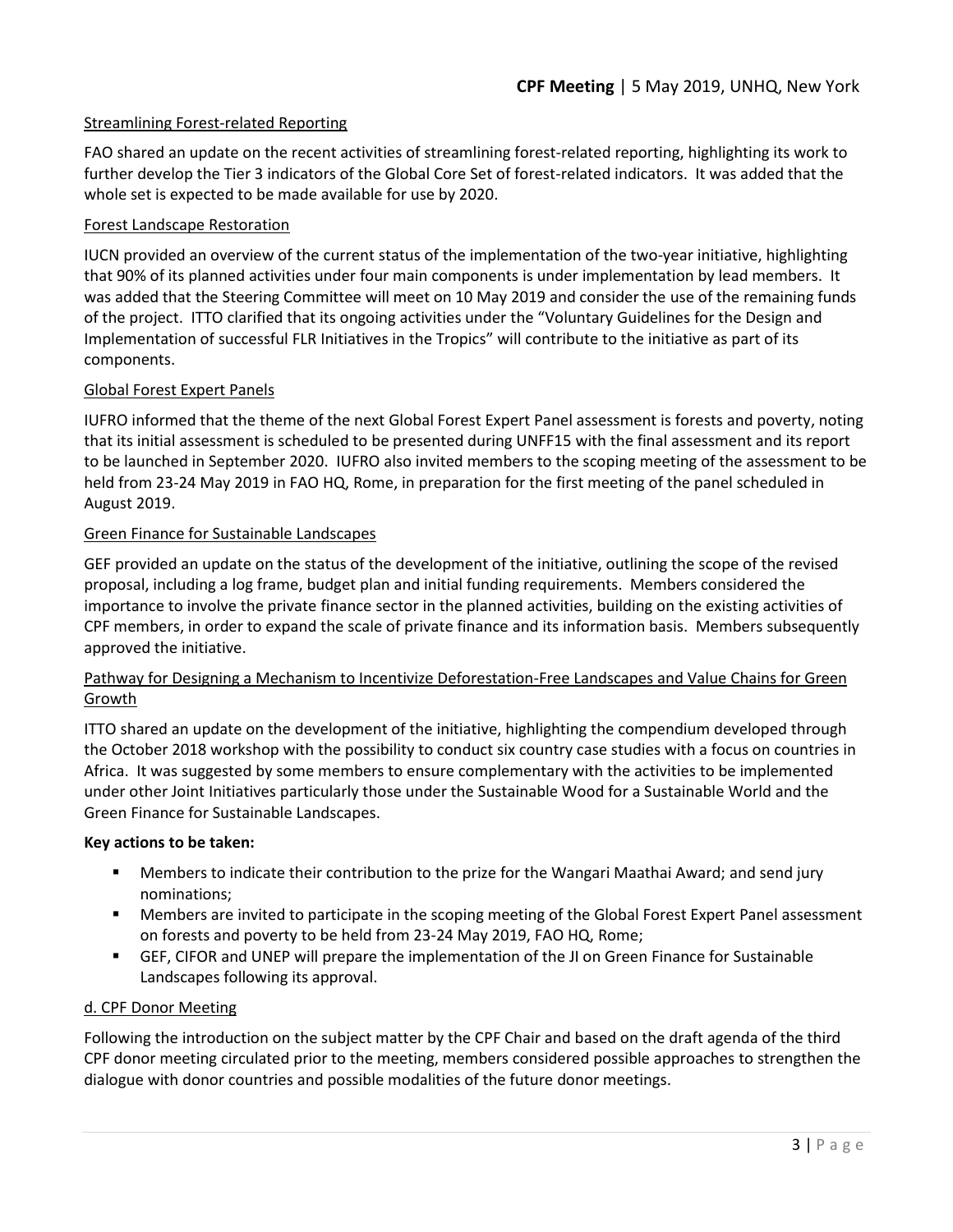# **CPF Meeting** | 5 May 2019, UNHQ, New York

Members suggested providing a brief presentation of the updated CPF work plan at the donor meeting to be followed by the presentation of a set of pre-selected joint initiatives to focus the discussion and facilitate donors to identify funding opportunities. It was suggested to continue to hold donor meetings on the margins of the future UNFF sessions to identify and inform the Partnership's resource needs.

### **Key actions to be taken:**

- FAO and ITTO will present the Joint Initiative on Sustainable Wood for a Sustainable World at the third CPF donor meeting;
- GEF will present the Joint Initiative on Green Finance for Sustainable Landscapes at the third CPF donor meeting;
- Members will continue to develop new Joint Initiatives proposals, taking into account donors' interests and funding opportunities.

### **4. Discussion and decision on next steps and timetable for developing the CPF strategic vision towards 2030**

Based on a think piece on "Development of the CPF strategic vision towards 2030" circulated prior to the meeting, members discussed possible next steps and timetable for the development of the CPF strategic vision towards 2030.

UNFFS proposed to conduct an analytical study to identify possible key elements for the vision, noting the importance to build on the past capacity mapping exercises and ensure coherence and linkages with other study to be undertaken by UNFF on global forest policy coherence and a common international understanding on sustainable forest management.

Other suggestions by members included: hiring of an independent facilitator to facilitate the work of the working group; and need to identify key components of the vision, including objectives, list of goals and targets, connections with GFGs and SDGs, and response to guidance from members' governing bodies.

#### **Key actions to be taken:**

- The Chair in consultation with the secretariat will prepare concept note regarding the draft terms of reference for the proposed analytical study for members' consideration;
- The Chair in consultation with the secretariat will propose the date, time and venue, as well as draft programme of the working group meeting and request nomination from members for the working group.

#### **5. Policy matters**

#### a. Next steps on the new focal agency system

Based on a note "Establishing a focal agency system in the CPF" circulated prior to the meeting, members discussed possible next steps to decide on the relevance of the new focal agency system of the Partnership.

Members considered the developments on the work of the Partnership since the development of the Policy Document, especially the growing importance of the JIs, made the system less relevant, and agreed to change the respective part of the CPF Policy Document as follows:

"Focal agencies The Collaborative Partnership on Forests has designated **may designate** focal agencies for the elements addressed in its workplan, following a principle of shared responsibility. This division of responsibility is based on the mandate, competence, resources and comparative advantage of each member."

#### **Key actions to be taken:**

Members will revisit the issue on the new focal agency system as necessary after the CPF strategic vision towards 2030 has been developed.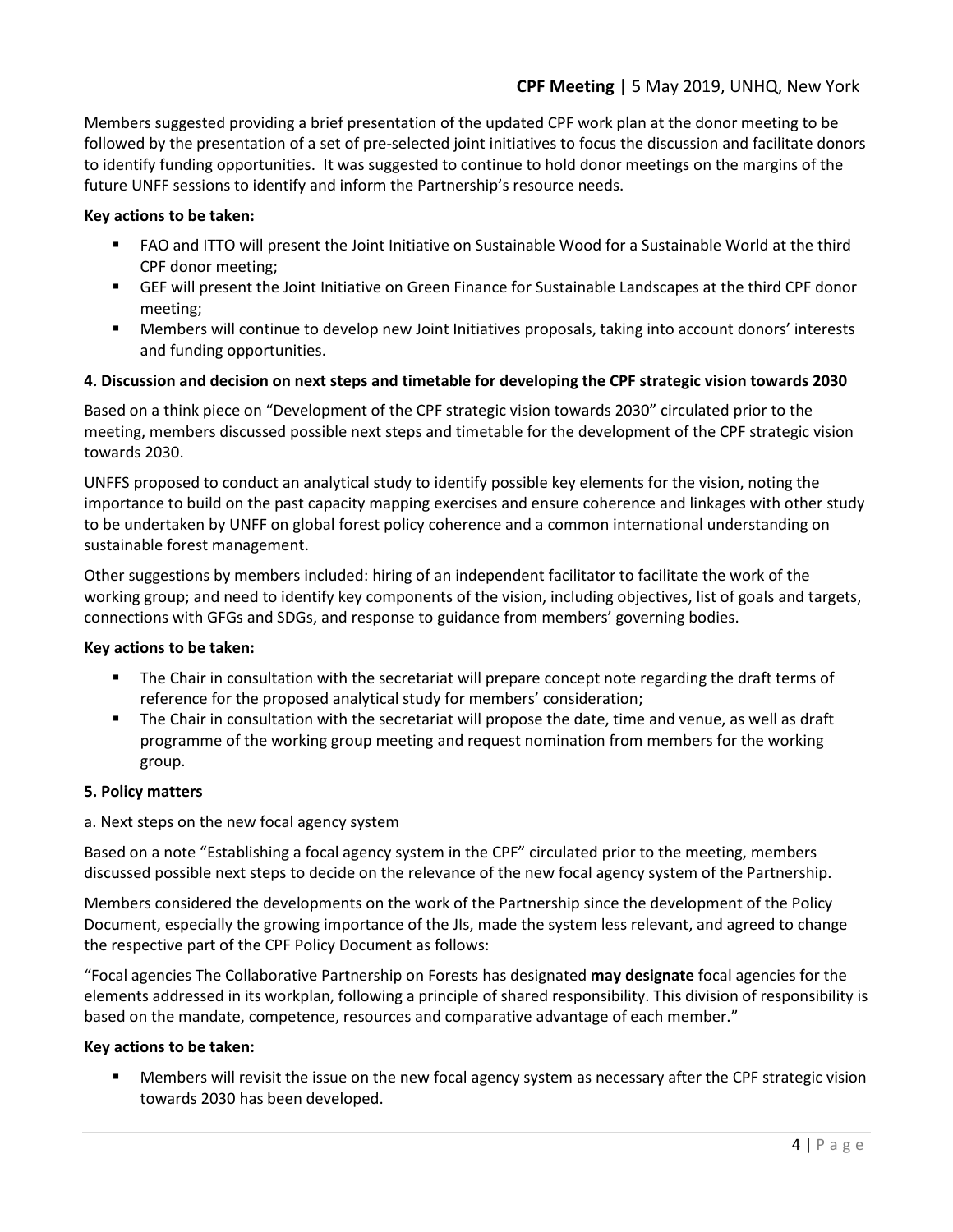### b. Next steps on stakeholder involvement

Members explored the possible next steps to organize the first CPF dialogue on the margins of UNFF15 in 2020. Members highlighted the importance to identify target stakeholder groups to partner with for the organization of the dialogue. It was suggested to set a theme to guide the dialogue. Other suggestions included: organization of the dialogue as a UNFF side event; organization of the dialogue outside the UN premises to ease stakeholders' access to venue; and inviting relevant stakeholders to provide inputs to the CPF work plan for the period 2021-2024.

### **Key actions to be taken:**

- The Chair in consultation with the secretariat will develop and circulate a concept note of the first CPF Dialogue for members' consideration; and
- Members are encouraged to identify partner with relevant stakeholders in the planning and implementation of their respective Joint Initiatives.

#### **6. Any other business**

### a. Update on forthcoming meetings of members

ITTO invited members to actively participate in the forthcoming 55th Session of the International Tropical Timber Council (ITTC-55) to be held from 2-7 December 2019 in Lomé, Togo, including through the participation and organization of a panel session during the session.

CIFOR informed that the main Global Landscapes Forum for 2019 will be held from 22-23 June 2019 in Bonn, Germany, whereas the Global Landscapes Forum Accra 2019 will focus on forest and landscape restoration work in Africa and is scheduled to be held from 30-31 October 2019.

IUFRO provided updates on the preparations for the 2019 IUFRO Congress (29 September-5 October 2019, Curitiba, Brazil), inviting members to actively participate in the scientific programme and the Wangari Maathai Award ceremony during the congress, noting that over 3000 participants are expected to attend the congress.

FAO shared that the 60th Session of its Advisory Committee on Sustainable Forest-based Industries is scheduled to be held on 7 May 2019 in Vancouver, Canada. It was added that the 2019 session of the FAO Regional Forestry Commissions will include: the 28th Session of the Asia-Pacific Forestry Commission and Asia-Pacific Forestry Week 2019 (17-21 June, Incheon, Republic of Korea); the 31st Session of the Latin American and Caribbean Forestry Commission (2-6 September, Montevideo, Uruguay); the 30<sup>th</sup> session of the North American Forest Commission (9-12 September, Missoula, US); and the 22nd Session of the African Forestry and Wildlife Commission (18-22 November, Skukuza Mpumalanga, South Africa).

#### b. Next meeting of the Partnership

Members considered possible timings of the next regular meeting of the Partnership and decided to consider meeting in conjunction with the UNCCD COP (2-13 September 2019, New Delhi, India) or IUFRO Congress (29 September - 5 October 2019, Curitiba, Brazil).

#### c. Request for CPF membership

The Chair informed members of the document submitted by the International Forestry Students' Association regarding their interest in the Partnership's membership. Members highlighted the importance to take a consistent approach to membership issues based on common criteria and gap analysis.

#### **Key actions to be taken:**

Members will indicate their availability and preference for the next regular meeting.